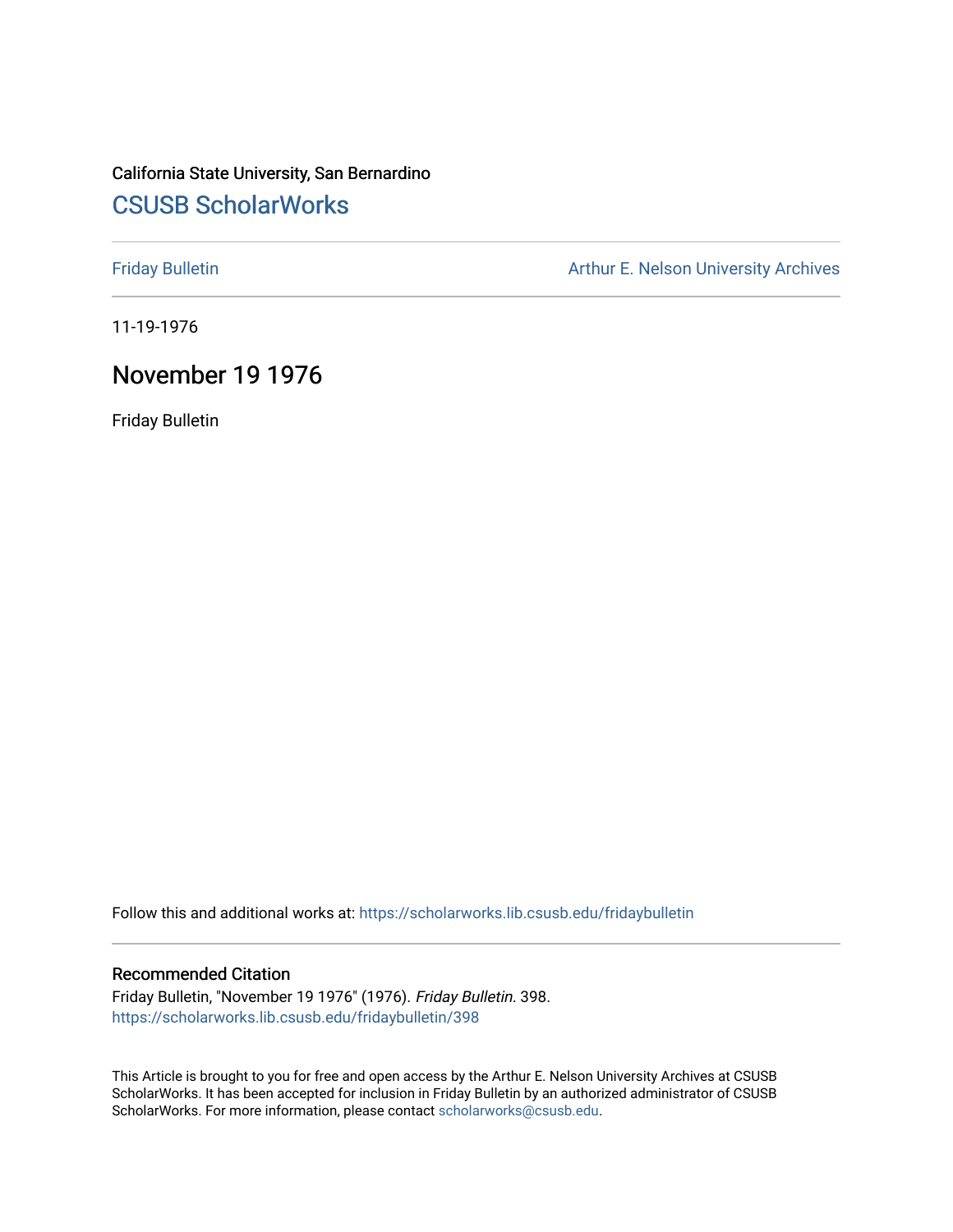

CALIFORNIA STATE COLLEGE . SAN BERNARDINO

# **A** Tillu **<sup>1965</sup>•il ^•Ullllii 1976**



FOUR-DAY THANKSGIVING The College will ob-<br>HOLIDAY DUE NEXT WEEK serve Academic-Admini-HOLIDAY DUE NEXT WEEK

November 19, 3976

strative holidays on

Thursday and Friday, November 25 and 26,in celebration of Thanksgiving.

The Library will open at 8 a.m. Wednesday, Nov. 24, and close at 5 p.m. It will be closed Thursday and Friday. Regular hours will be resumed Saturday (9 a.m.-5 p.m.) and Sunday (1 p.m.-9 p.m.).

P.E.Facilities will be closed Thanksgiving Day. Friday, Nov. 26,the Pool will be closed but tennis and other courts will be open, 4-9 p.m. The south gate to the pool will be open Saturday and Sunday, Nov. 27, 28, noon to 5 p.m. The courts will be open Nov. 27 and 28 from 8 a.m. to 9 p.m. All courts are available on a first-come, first-served basis. The Library will open at 8 a.m. Wednesday, Nov. 24, and<br>ill be closed Thursday and Friday. Regular hours will  $|m,-5 p,m.$ ) and Sunday (1 p.m.-9 p.m.).<br>P.E.Facilities will be closed Thanksgiving Day. Frida<br>be closed but tenni

"The Bulletin" will be published next on Friday, December 3. \* \*

ONLY **EIGHT CLASS DAYS Eight class days remain in the Fall Quarter. The last**  LEFT IN FALL QUARTER **day of classes is Friday, December 3.** With tempera**tures in the 80's it is hard to realize that the Fall** 

**Term is nearing its end and that advisement for Winter Term, taking place this week, ends today.** 

**Final examinations will be held Monday thru Thursday, December** 6-9. **On Thursday, December 9, the Fall Quarter officially ends. \* \* •** 

SWINE FLU SHOTS Swine flu shots will continue to be given at the Health Center WILL CONTINUE throughout the Fall Quarter. The schedule is: Mon.-Wed.-Fri.:  $THROUGH$  QUARTER 9 a.m.-4:30 p.m.; Tues.: 10:30 a.m.-4:30 p.m.; Thurs.: 9 a.m.-<br>5 p.m. The shots are free and available to all faculty, staff The shots are free and available to all faculty, staff and students of the College.

# **music -—**

MUSIC AT THE MUSEUM - A program of Mass settings will be performed by the College Concert Choir and Chamber Singers at 7:30 p.m., Sun-

day, November 21 in the County Museum. The concert, "Music at the Museum," will include masses composed in different centuries and countries. Loren Filbeck will direct.

Benjamin Britten's "Hymn to St. Cecilia" will open the concert, followed by "Mass for Four Voices," 16th century composition sung by the Chamber Singers. Other selections are "Coronation Mass,K.317" by Mozart and Stravinsky's Mass. The works are separated in style as well as time.

Admission is \$1.50; children and students with identification, free. Continued on Page

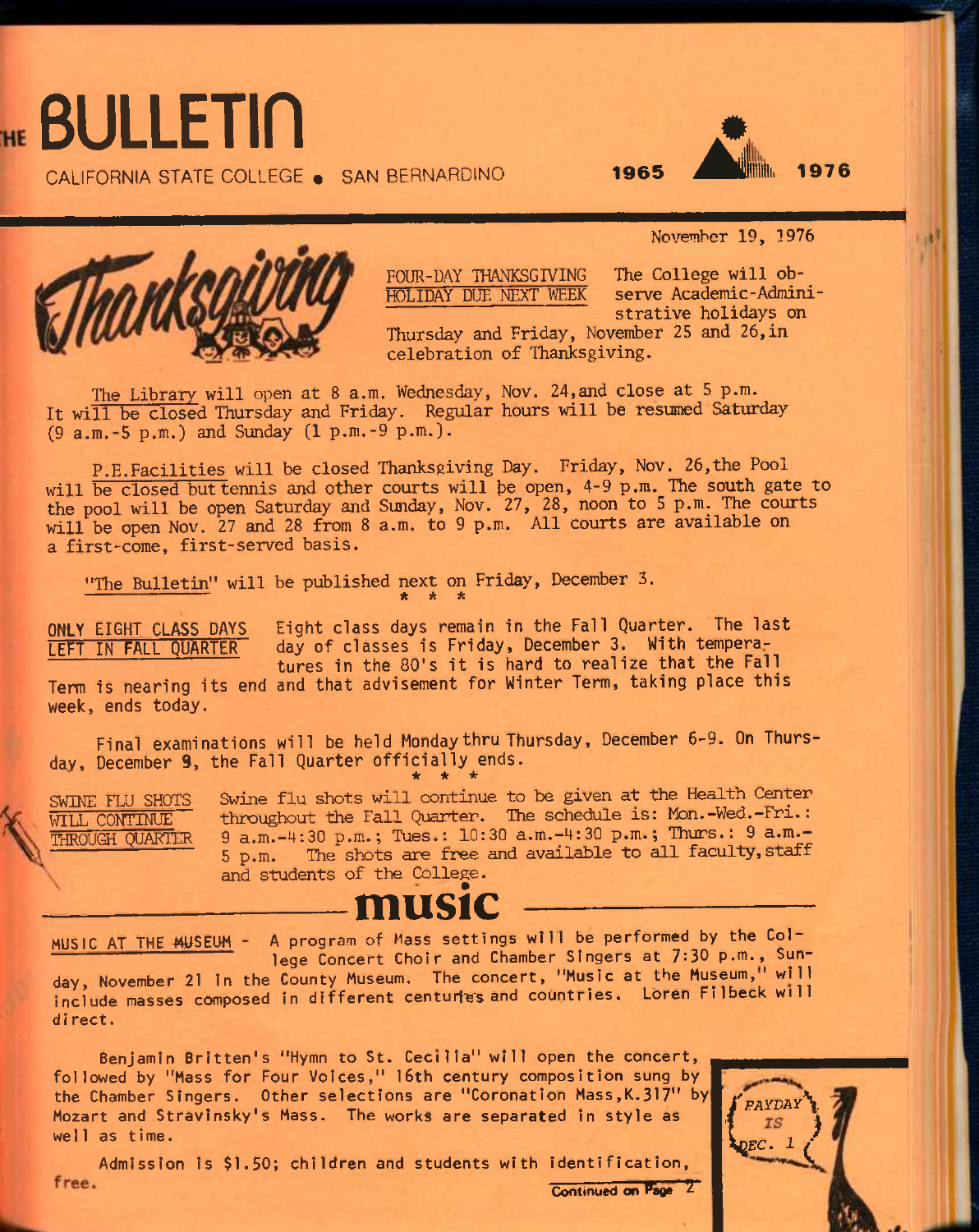

THAMBER ORCHESTRA CONCERT - A Mozart flute **interpreted From Page 1** . concerto. the **interpreted flutters** concerto. the **interpreted to the concert of the interpreted to the concert of the state of the concert of the sta** premiere performance by a chamber ensemble of

Richard Saylor's "Partitions," and a virtuoso piece composed by Michael Tippet will be featured In a program of music by the College Chamber Orchestra. "Flute Concerto No. 1 in G, K. 313-." performed with Candice Mitchell as soloist will open the program at 3:30 Sunday afternoon, November 28 in PS-10. Richard Saylor is the conductor.

Dr. Saylor will also direct the first performance of his composition "Partitions" by a chamber ensemble. It combines pairs of instruments and incorporates vocal sounds as part of the tone.

Other numbers on the program are Mozart's "Divertimento No. 1 in D, K. 136" and "Little Music for String Orchestra," by the British composer Michael Tippett.

Admission is \$1-50, children and students with identification admitted free.

**+**  WEDNESDAY NOON MUSICALE - The November *2H* Wednesday Noon Musicale will present

a student recital: Rick Steed, snare drum; Becky Huskey, mezzo soprano; Jim Teel, tape and piano; Matt Riedel, electronic tape and organ; Burt Griswold,piano; Debbie Johnston, cello; Jeff Thomson, baritone; Rebecca Shephard, soprano; Mark Fife and Sandra Plourde, snare drum and bass; Candice Mitchell, flute; Allan Reisert, clarinet; Kevin Price, baritone. Denise Nannestad will accompany all vocalists.FA-104.

*WOODPUSHERS ANON. A two-day tournament will be hosted by the Woodpushers Anony-HOST TOURNAMENT* ffloiis *this weekend, Nov. 20 and 21 in the Lower Commons. Cash prizes and tophies will be awarded.*  **\* \* \*** 

CHRISTMAS Ceramics by CSCSB art stubents and gift items by Chilb Care Center staff SKOPPINQ go on sate December t anb 2, *just* in *time* for C^risfmas shopping. T§e IDEA ifems will be on bisplay both bays south of the Library, 11 a.m. for 4:30 p.m.

*IT \* IT* 

CANNES GRAND PRIZE A powerful Mexican film about a young boy involved in crime, WINNER FROM MEXICO "Los Olvidados," opens the Foreign Film Series tomoirrow OPENS FILM SERIES evening at 7, PS-10, free to all.

"Los Olvidados," winner of the grand prize for direction at Cannes, is described as a tale of loving and loveless children set in the outskirts of Mexico City. The film has English subtitles.

 $\mathcal{R}^{\mathcal{C}}$ **OPEN HOUSE AT A welcome event - the Open House at the Learning Center - Is ^**  coming again to start the holiday season in style. The Staff **will play hostess to all students, faculty and staff at the**  drop-in affair, Tuesday, Nov. 30, 11 a.m.-2 p.m. Refreshments will be served.

#### CSCSB BULLETIN

The California State College, San Bernardino BULLETIN is published by the Office of Col-lege Relations, AD-151, Ext. 7217. Material for publication must be received by noon Tuesday before the Friday of publication.

Editor . . . . . Barbara Nolte Printed at Duplicating

CARL SANDBURG EXHIBIT The sensitive face of *ENDS NOVEMBER 28 Carl Sandburg at various* 

*6taga tn ki6 tiio. may* 

be seen in a series of photographs on exhibit in the Library. First editions, proof sheets and *conAe^pondtnce. ojit aJUo dti>playzd. "^xbtbtt cZoiOJi Sunday,* WouembcA *2S. 2*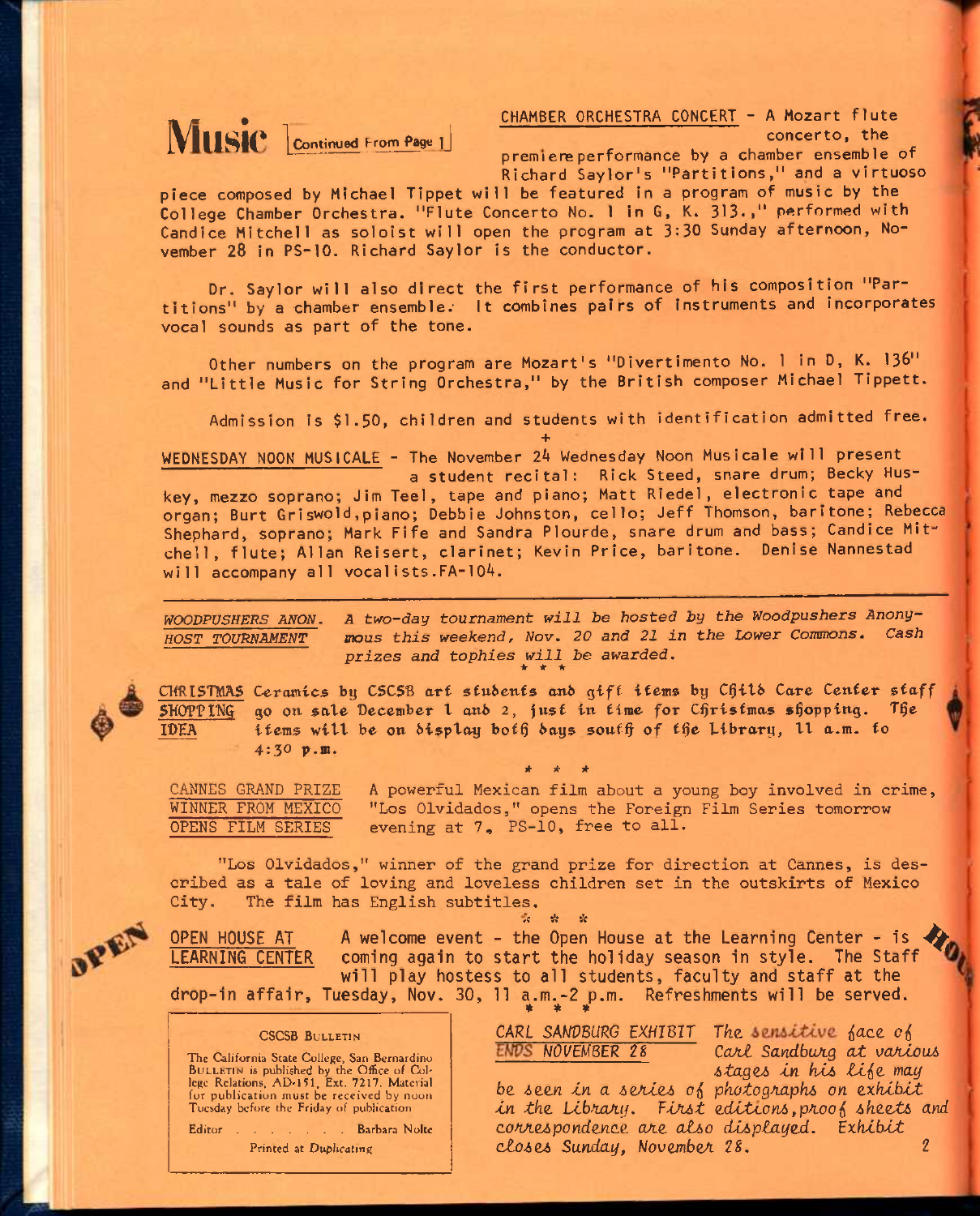HOW TO HAVE YOUR HOLIDAY An idea that grew into a \$3,492 self-perpetuating fund CAKE AND EAT IT, TOO. and has resulted in yearly scholarships of over \$200 to CSCSB students returns for the 1976 holiday season.

Six years ago the Cal State Faculty Wives Club developed the idea that if College colleagues exchanged greeting during the holiday season via a unique mutual holiday card instead of sending individual greeting cards to each friend, that money saved from stamp and card purchases could be donated to a scholarship fund to assist Cal State students. And donations are tax-deductible.

Through that idea and other projects the Faculty Wives this year will be able to award a \$300 scholarship to a continuing upper division student, and others in years to come.

This is how College personnel can participate: Send a check, made payable to the Cal State Faculty Wives Scholarship Fund before December 15 (so that names can be included in the mutual greeting sent to all contributors and so that donations can be added to this year's portion of the fund). Address donations to Phyllis Blackey, 19110 Knollwood Ave., Rialto 92376, or via Robert Blackey, c/o History Dept., AD-140.

A nice way to have your holiday cake and eat It,too.

*\* -h* 

HARRINGTON IS CHAIRMAN Dalton Harrington, Chairman and Assoc. HARRINGTON IS CHAIRMAN Dalton Harrington, Chairman and Assoc. Prof., Biology,<br>AND DIRECTOR OF CENTER has been named Chairman of the Board and Director of the Desert Studies Center for the CSUC System. The center,

located near Baker, California, will be used by many academic areas for research and field trips.

Dr. Harrington was elected to head the consortium by the board of governors at at its first formal meeting, October 29, held at Cal Poly, Pomona. Six sister campuses in the Southland, which with CSCSB form the consortium, and the Bureau of Land Managenent, were represented at the meeting. CSCSB representatives were Ruth Wilson, Joseph K. Thomas and Leonard Farwell.

The center is now ready to accommodate around 30 overnight visitors at a time on field trips, states Dr. Harrington. Plans are proceeding for developing research facilities.

*^* ft

*'76 CAMPUS AUW CAMPAIGN President John M. Pfau announces the successful close of TOPS LAST YEAR'S TOTAL* the campus AUW campaign on November 12. A total of

*\$5,387 was pledged from 111 employees. "This exceeded*  last year's gift by \$358," said President Pfau. "On behalf of AUW, Dick Ackley, *and* myself, *I wish to thank each of you who so generously contributed to this worthy community service."* 

**\* \* \***  CAREERS. TOPIC OF Two women will give advice on careers and career pianning rn WOMEN LECTURERS classroom talks which are open to the public. Gloria Macias, publisher of El Chicano wi11 discuss minority women and jobs

November 22. Dawnell Foskey, director of the Woodridge School, Salisbury, Maryland, will discuss operating your own business November 24.

The speakers will be guest lecturers in Margaret Gibbs' Women in Administration Class at noon on both days, in LC-266. (May move to LC-500 if necessary.)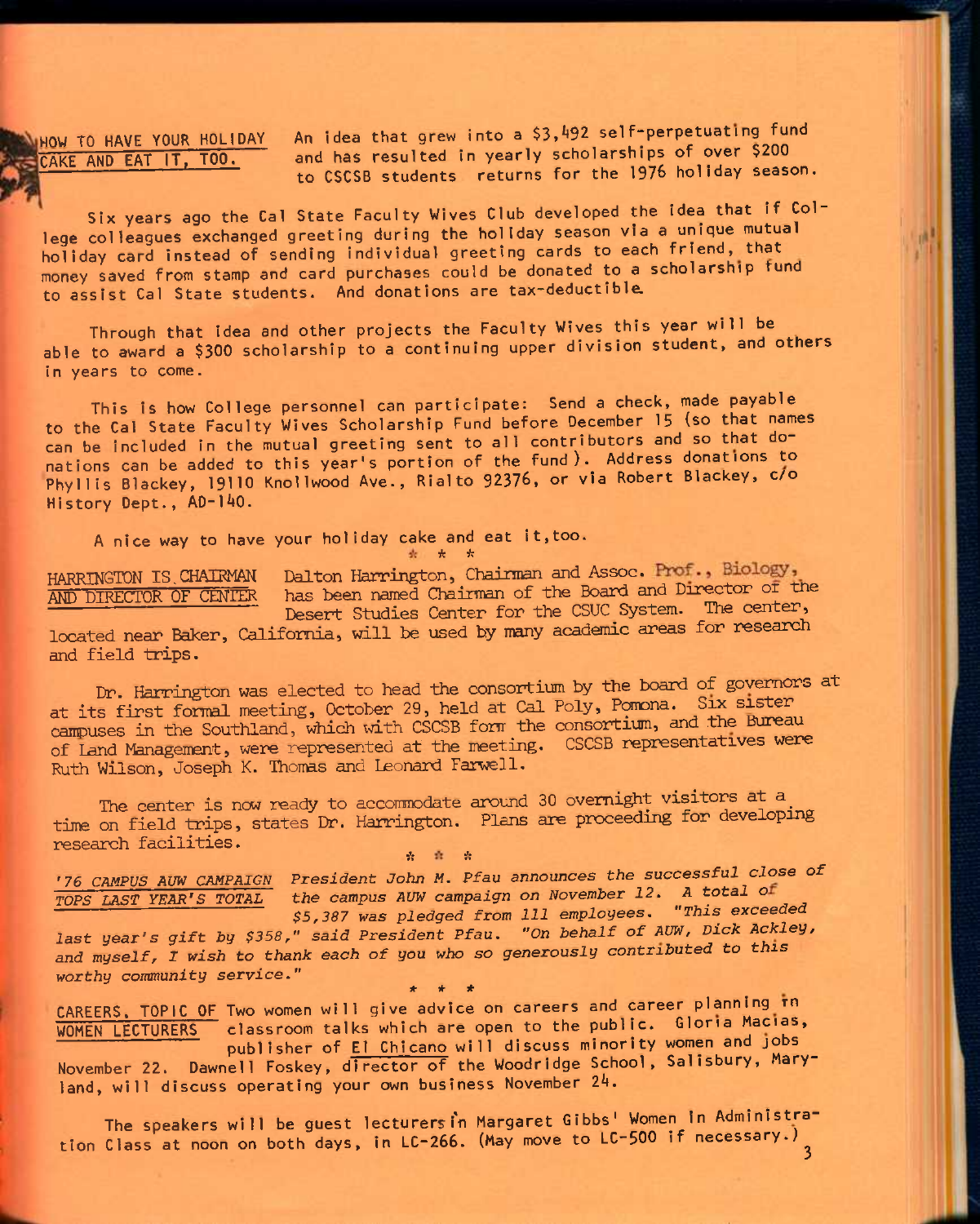## **PUBLICATIONS**

Donald Caetano (Sociology) has had an article, "The Effects of a Health Science Course on the Natal Knowledge of High School Students," accepted for publication by the Journal of the Ca-

lifornia School Health Assn. *"— it is is* 



*\* \* \**<br>Carol Goss (Political Science) has been appointed to the San <br>December 6 Caroline County Cornicaios on the Status of Momen by First Bernardino County Commission on the Status of Women by First *District Supervisor James Mayfield.* 

*Richard Saylor (Music) is the musical director of "Brigadoon," the fall show of the Corona Music Theatre Assn. which has concluding performances this weekend. \* t it* 

*+* 

**Professional Activities** | William Aussieker (Administration) participated in a panel presentation of "Collective Bargaining: A Status Report," at the Calif. Community & Jr. Colleges Assn. annual conference held in Palm Springs, Nov. 7-9.

**+** 

**+** 

Robert Blackey (History)participated in an Advanced Placement-College Board Conference held in Salt Lake City and Ogden, Utah, Nov. 16-17- Dr. Blackey is the Chief Reader of European History Advanced Placement.

Michael Clarke (Public Admin.) presented a paper at the American Society for Public Administration Conference in Denver on "Problems and issues in Public Sector Collective Bargaining," Nov. 15-

David Hatt (Library) read a paper entitled "Musico-Religious Aesthetics as Applied to Kecent Movements in the Lutheran Church," at the Fifth Western Regional Convention of the United Federation of Church Musicians, recently in Los Angeles.

**+** 

**+** 

**+** 

Nathan Kravetz, Maria Senour, Steven Wagner (Education)and Sue Teele (Cont. Ed.) met to plan collaboration with the director and staff of the Diagnostic Service Center, Redlands Unified School District, on Nov. 9-

Ted Krug (Financial Aid) has been appointed to the 1977 Conference Planning Committee of the Western Assn. of Student Financial Aid Administrators. He attended a meeting held in San Francisco Nov. 5 regarding student financial aid programs at schools In the Western Assn.

**+** 

Michael Persel1 (History) presented a paper entitled "The Colonial Career of Eugene Etienne, 1881-1921" at the Fourth Annual Conference of the Western Society for French History held in Reno, Nevada, Nov. 11-13. Dr. Persell will also serve on the Program Committee for next year's conference in Los Cruces, New Mexico.

**+** 

**+** 

Edward White (English) has been appointed by Chancellor Dumke as Coordinator of English Testing Programs for the CSUC System. He is responsible for overseeing the development of a new English test for use on all campuses next fall.

Joseph Yabu (Education)met with representatives from the State Dept. of Education in Sacramento Nov. 5 on the feasibility of establishing a vocational education curriculum coordination center in California, possibly to be located on CSCSB campus

Dr. Yabu also served as consultant to representatives from the State Dept. of Ed. and Cal Poly, Pomona on the Desginated Subjects Credential in Agricultural Education on the Cal Poly campus, Nov. 3-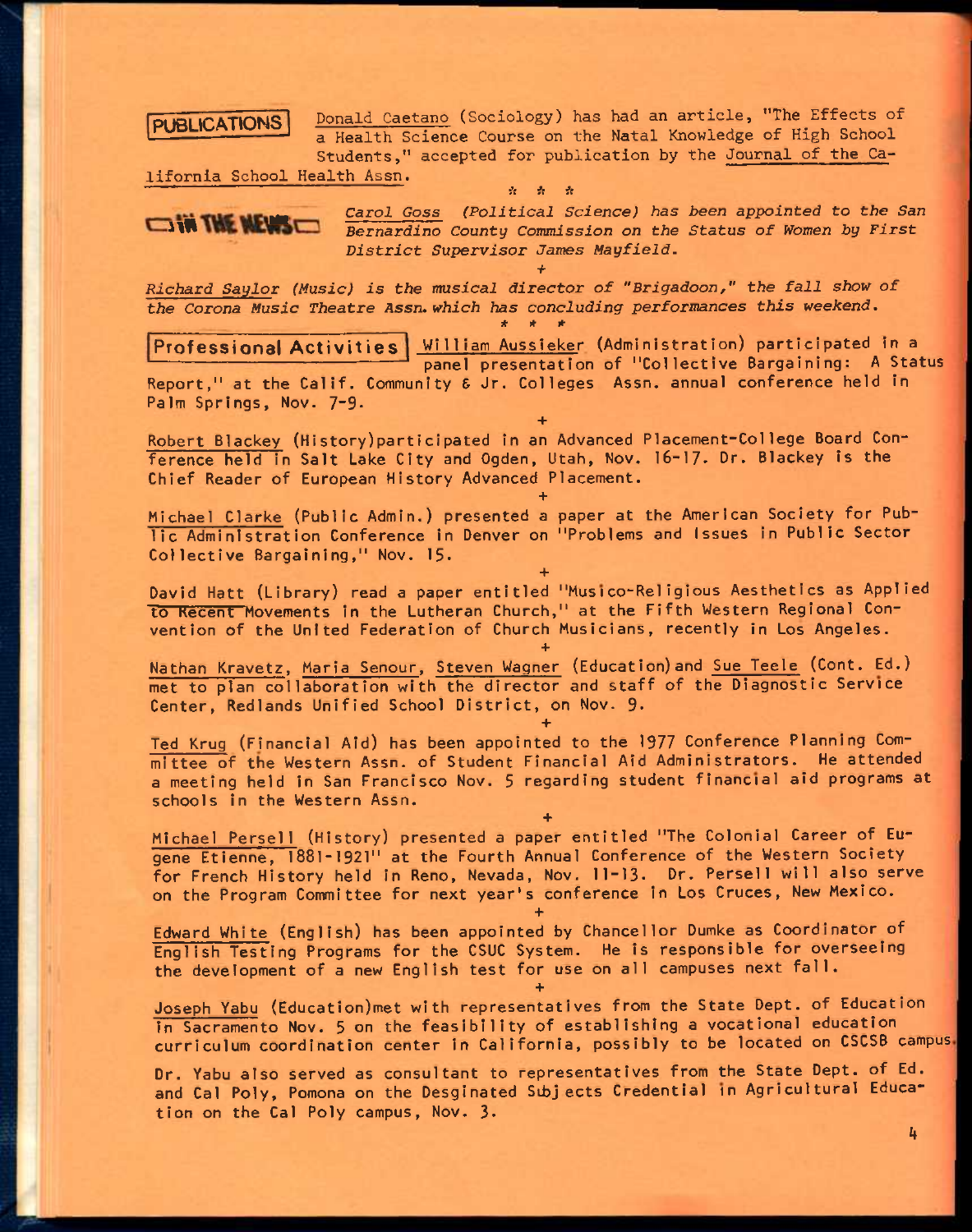History and Perspective."

Speaking up. *Robert Blackey (History) spoke to the Advan-* **Speaking up. Speaking up. Speaking in the Separate European History Class at San** Gorgonio High School Nov, 18 on "Witchcraft:

5

**+**  Dominic Bulgarella (Sociology) was the featured speaker at the 201st Marine Corps^ Birthday Ball celebration, held in San Bernardino, Nov. 12. Dr. Bulgarella's talk was on "Marine Recruits of Today."

**+**  Judy Torres (Financial Aid) spoke to a group of parents and high school students^ at San Jacinto High School, Nov. 5, regarding applying for Calif. State Scholarships

|                                                                                                                                                                  | Please make the following changes in the<br>new 1976-77 Directory:<br>ADDITIONS: New employees welcomed to<br>campus |                                                                                                                                                              |                                                                                                                       |                          |                                                         |                   |  |  |  |
|------------------------------------------------------------------------------------------------------------------------------------------------------------------|----------------------------------------------------------------------------------------------------------------------|--------------------------------------------------------------------------------------------------------------------------------------------------------------|-----------------------------------------------------------------------------------------------------------------------|--------------------------|---------------------------------------------------------|-------------------|--|--|--|
|                                                                                                                                                                  | Ext.<br>7450                                                                                                         | GREELEY, Horace<br>Equip. Tech., Music<br>FA-102                                                                                                             |                                                                                                                       | Ext.                     | 7555 HERZIG, Paul M.<br>Supvr. Police Officer<br>$HA-3$ | DIRECTORY CHANGES |  |  |  |
|                                                                                                                                                                  | 7571                                                                                                                 | KUBITZA, DeAnn (Ralph)<br>Cler. Asst., Education<br>$LC-51$                                                                                                  |                                                                                                                       | Rialto 92376<br>875-1783 | 885 E. Monteca                                          |                   |  |  |  |
|                                                                                                                                                                  | 7427                                                                                                                 | NEWMAN, Marvin<br>Laborer, Phys. Plant<br>PP-105                                                                                                             |                                                                                                                       | $794 - 4380$             | 1396 Chrysolite Ave.<br>Mentone 92359                   |                   |  |  |  |
|                                                                                                                                                                  | 734그                                                                                                                 | STRACKE, Mary<br>Cler. Asst., Nat. Sci.<br><b>BI-130</b>                                                                                                     |                                                                                                                       | 824-2180                 | 952 W. "F" St.<br>Colton 92324                          |                   |  |  |  |
| I CHANGES: Vicki L. Newby to 3435 E. 21st Street, Apt. C, Highland 92346;<br><u> I Plant); Patricia Pauline (College Police); John Shuman (Adms. &amp; Rec.)</u> |                                                                                                                      |                                                                                                                                                              |                                                                                                                       |                          |                                                         |                   |  |  |  |
|                                                                                                                                                                  | ADMINISTRATIVE<br>OPPORTUNITIES                                                                                      | further information see Faculty Senate Bulletin Board, AD-169.                                                                                               | Calif. State U., Chico has an opening for Dean of the Gra-<br>duate School and Dir. of Research; deadline Dec. 6. For |                          |                                                         |                   |  |  |  |
|                                                                                                                                                                  | <i><b>FMPLOYMENT</b></i><br><i><b>OPPORTUNITIES</b></i>                                                              |                                                                                                                                                              | Custodian - Qual.: 1 yr. pd. cust. exp.; \$716/mo.; perm.;<br>40 hrs./ wkly-nights; apply by Nov. 29.                 |                          |                                                         |                   |  |  |  |
|                                                                                                                                                                  |                                                                                                                      | Cler. Asst. IIA - Sch. of Social Sciences. Qual.: type 50 wpm; 1 yr. pd. cler.<br>exp.; \$673/mo.; temp.; 40 hrs./wkly; apply by Nov. 22.                    |                                                                                                                       |                          |                                                         |                   |  |  |  |
|                                                                                                                                                                  | apply by Nov. 22.                                                                                                    | Tech. Asst. I - Tribolium Stock Cntr. Maintaining all Tribolium stocks and<br>cultures in the lab. 1 yr. exp. rel. to lab prog. \$772 per/mo.; 40 hrs./wkly; |                                                                                                                       |                          |                                                         |                   |  |  |  |
|                                                                                                                                                                  |                                                                                                                      | For further information contact the Personnel Office, SS-151, Ext. 7205.                                                                                     |                                                                                                                       |                          |                                                         |                   |  |  |  |

SEE REVERSE SIDE FOR IT'S HAPPENING!